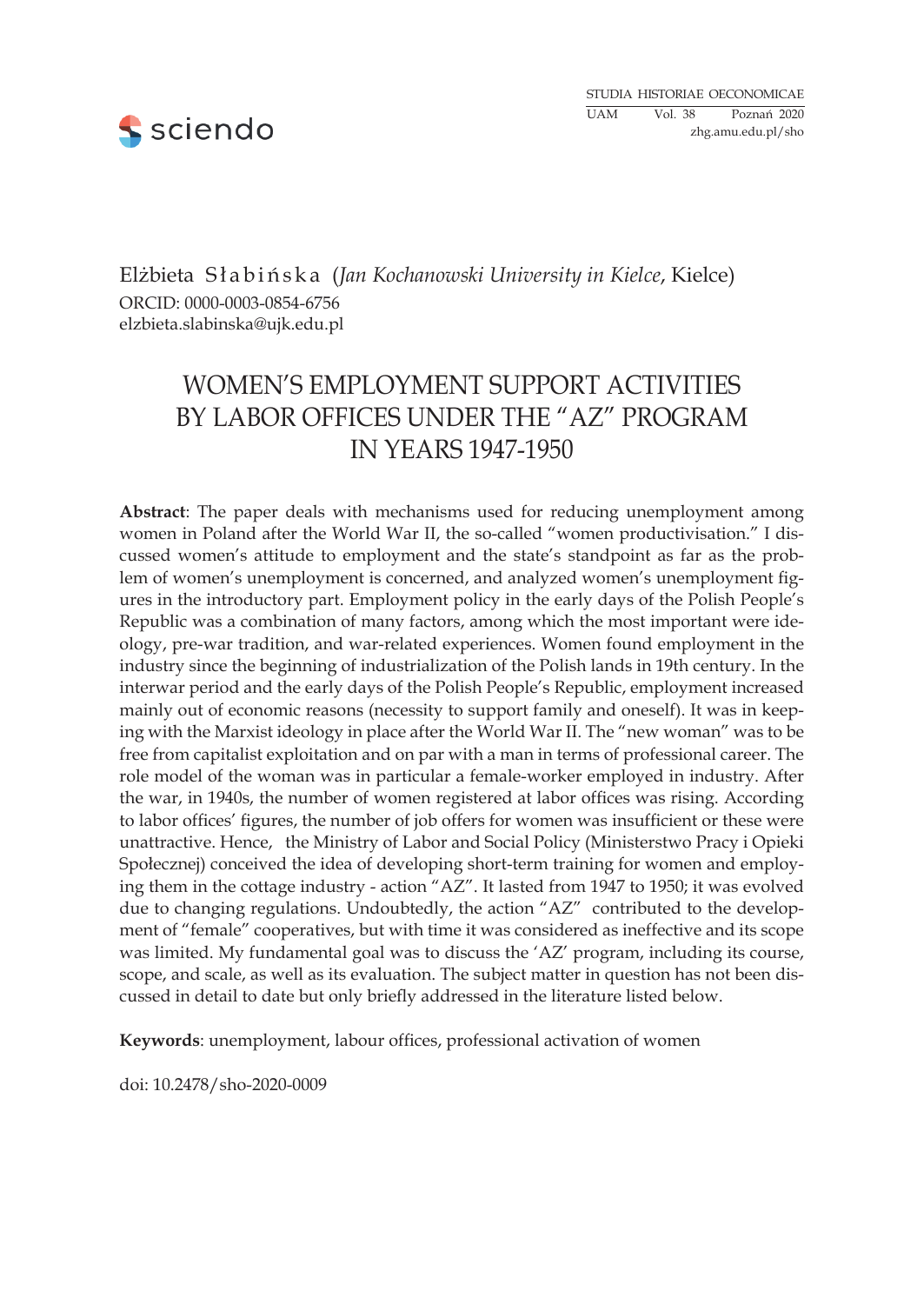### INTRODUCTION

As claimed by Małgorzata Fidelis, "(...) after 1945, (…) the state's policy in the areas of employment and gender parity constantly fluctuated" [Fidelis M. 2010: 18]. It was a combination of many factors, among which the most important were ideology, pre-war tradition, and war-related experiences. It was also influenced by the trend observed in economically developed countries [Kurzynowski A. 1979: 8].

The idea of parity in the professional area originates from concepts by Marx, Engels, and Lenin. According to their beliefs, the "new woman" was to be "free from capitalist exploitation, and find fulfillment and self-actualization in socialist society and professional career" [Fidelis M 2010: 40]. They shared the idea of gender parity, but the role model of a woman was in particular a female-worker employed in industry. In Poland, the concepts had taken shape in socialist and communist parties' programmes as early as before the World War II [Fidelis M. 2010: 40]. Since 1919, when the women policy division was established in the socialist party, its members supported women employment, even though perceived women as predisposed to take care of family and bring up children. They also demanded that employed women protection was legally sanctioned. The programme assumptions were still valid after the war. In contrast to the Polish Socialist Party (PPS), the Polish Workers' Party (PPR), being a "relatively new party", had to establish their women policy division from scratch and define the gender-related approach. In fact, the divisions, formally established in both the parties in 1946, were undoubtedly very active in the area of women's employment support in the political and professional spheres [Fidelis M. 2010: 58-9, 61].

Gender parity in the professional area was a kind of dilemma for the postwar government. They did not have a clear vision of how to make gender parity happen in communism. They also did not want to adopt the entire Soviet model but make use of the Polish socialist tradition from the interwar period. The tradition, as mentioned above, highlighted the necessity for women employment based on gender parity, taking also family responsibilities into account [Fidelis M. 2010: 24-5]. As claimed by Małgorzata Fidelis, the so-called women's employment support (or women productivisation) was "an attempt to combine the prewar tradition which highlighted the role of a woman at home with the postwar, revolutionary promise of equality" [Fidelis M. 2010: 38]. Women were not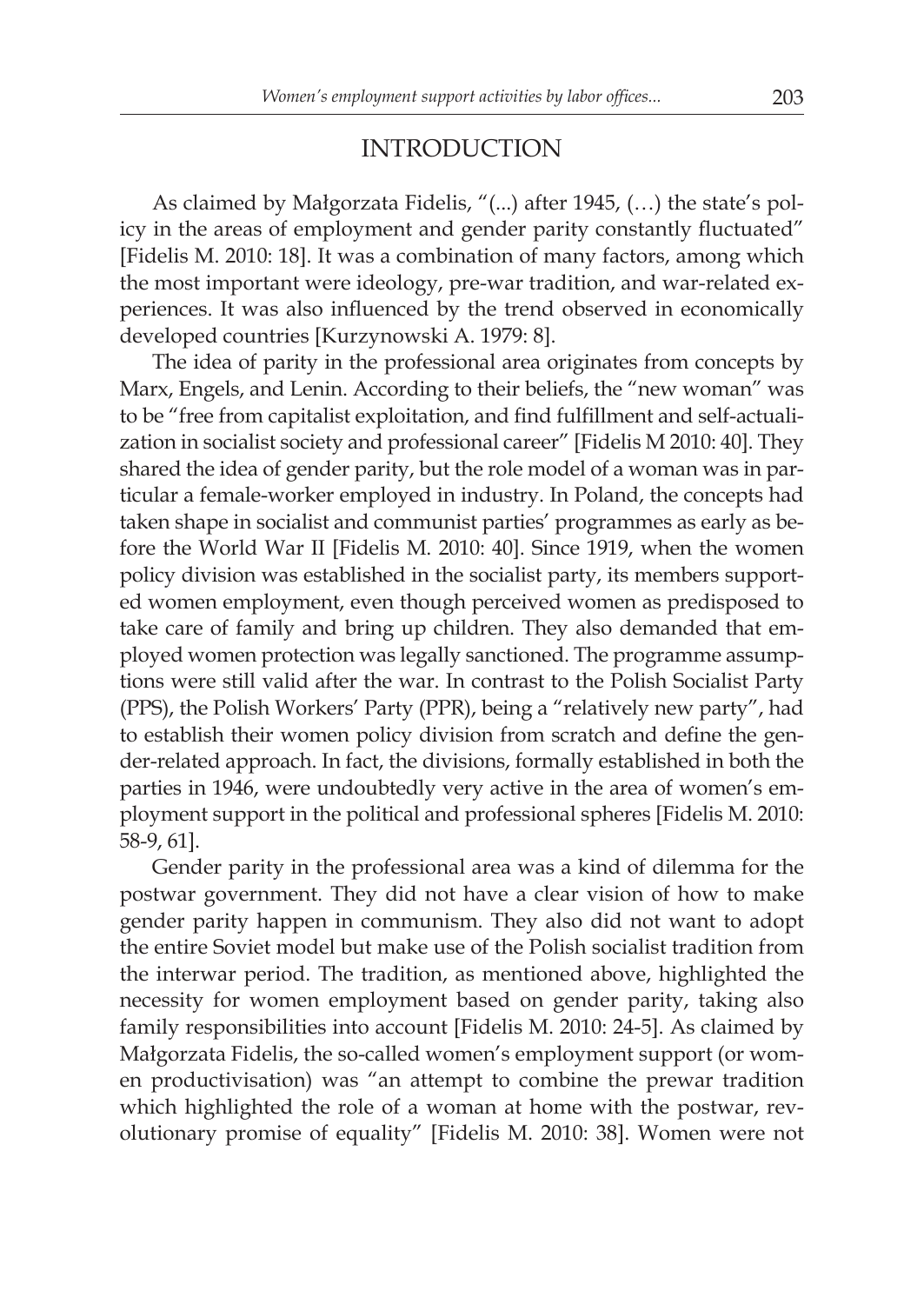passive 'objects' of state and party policies. Engagement in political life opened up the possibility to influence it.

It is worth to list women's motives of going to work in the postwar Poland; these originate from the past. Women were being employed in industry since the beginning of industrialization of the Polish lands in 19th century. It was incompatible with the traditional family model promoted by the Catholic Church. A woman was responsible for bringing up children in the spirit of patriotism and the Catholic faith, while a man for supporting family. However, by that time, the Church had already accepted the fact that women often had to work to support family [Żarnowska A. 1992: 161; Żarnowska A 2000: 42-4]. Censuses from 1921 and 1931 show a significant increase (in absolute figures) in women employment in nonagricultural branches of economy. The biggest one was observed in industry, double one in commerce and public service, and half one in domestic service [Żarnowski J. 2000: 122]. In the war and occupation period, women took on many new roles previously performed by men. They not only supported families on their own due to absence of male breadwinners, but also participated and died in military operations. Even when husbands and fathers returned from war, an economic situation forced both men and women to work in many cases. Finding a source of income was a necessity for widows and orphans, as well as women waiting for husband's, father's, or sons' return (when they came back from front lines, forced labor, extermination camps) [Fidelis M. 2010: 39, 42, 51-2, 55; Jarska N. 2015: 29-30, 38]. Dariusz Jarosz's claim that "increased pressure of women on the job market was largely the result of demographic aftermaths of the war" is absolutely correct [Jarosz D. 2000a: 219; 2000b: 120]. As Barbara Klich-Kluczewska writes, losing the loved ones and war separations resulted in "a forced, learned self-reliance" [Klich-Kluczewska B. 2011: 96]. After the war, the Church efforts were channeled into finding their own place in a new, postwar configuration of powers. Even though the Catholic press still promoted the traditional roles of women, the Church did not take a clear stance on women employment or gender parity in the mid-1940s [Fidelis M. 2010: 47-8]. In case of young women, especially those of traditional rural origin, professional activity involved 'finding a space of autonomy' in private and public spheres [Fidelis M. 2010: 20].

At the beginning of the Polish People's Republic the problem was high unemployment. There were a few legal instruments regulating this domain. Without getting into too much detail, I will focus on the two most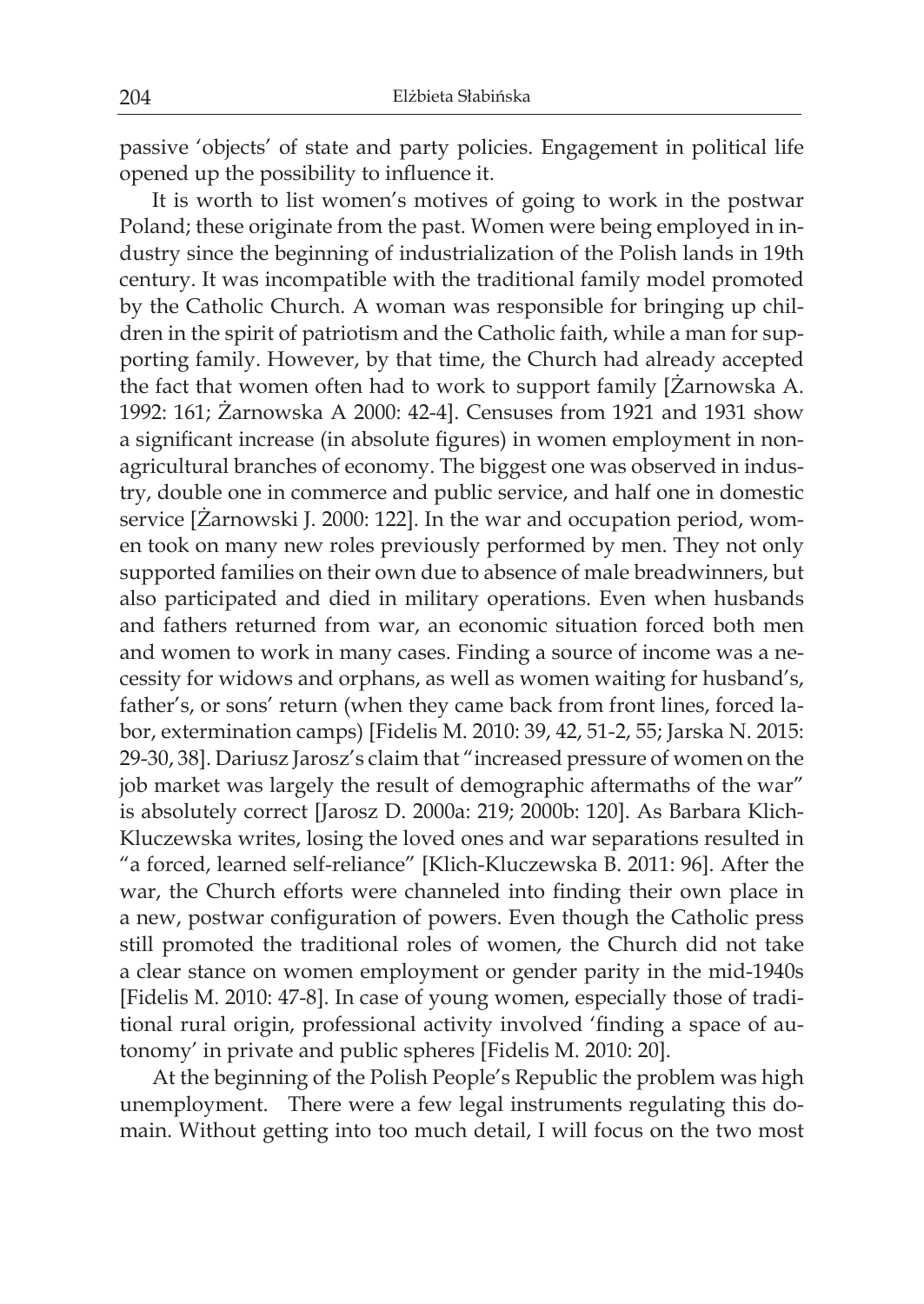important ones [Słabińska E. 2019: 100-2; Grata P. 2018: 214]. According to the Ordinance dated 24th of September 1945 [Dz.U. 1945 nr 41 poz. 231], the unemployed who looked for a job were required to register at a labor office. The Decree on Registration and Obligation to Work dated 8th of January 1946 [Dz.U. 1946 nr 3 poz. 24] explicitly cleared the way for forced employment, and introduced the obligation to register for Polish citizens and people residing in Poland without citizenship of a different country in the following groups: men aged 18 to 55 and women aged 18 to 45. The decree granted labor offices the right to call the citizens who were registered for less than 2 years to work in all sectors and types of work. From the legal perspective, employment relationship based on a call is less profitable than an ordinary employment contract. This is because a call is an unilateral declaration of a calling body (a labor office in this case) which takes the action instead of an employing entity (an employer represented by a site manager). A called person is a passive participant of the process [*Czym jest powołanie…*].

Labour offices were formed with the Decree dated 2nd of August 1945 [Dz.U. 1945 nr 30 poz. 182]. The Ordinance dated 29th of April 1946 [Dz.U. 1946 nr 22 poz. 144] established the entire network of labor bodies which included labor offices, their branches, and substitute bodies. There were 14 labor offices located in the capitals of the Polish provinces (excluding the Kielce Province where the labor office was located in Radom). There were 48 branches with jurisdiction extending over towns, or towns with adjacent districts, and counties. The substitute bodies were located in 300 places far from the locations of the offices and the branches [Taleyko W. 1946: 27]. Ordinances from 1946, 1948, and 1949 introduced changes to the territorial alignment of the labor offices. Later on those were repealed with the Ordinance dated 22nd of November 1949 [Dz.U. 1946 nr 22 poz. 144]. The labor offices and their branches were replaced with province and county labor offices. There were 14 province labor offices which were located in all the capitals of the Polish provinces. Their jurisdiction extended over a given province (excluding the labor offices in Katowice and Cracow). There were 69 county labor offices which were under the province labor offices' authority. Their jurisdiction extended over a given county (which was not the case for county labor offices in Warsaw). The labor offices had the exclusive right to offer: job agency, job-market clearing. They also dealt with: career counseling, issuing certificates for employed and job-seeking citizens to enable them apply for concessions and use legally available rights [Romański S. 1948: 22].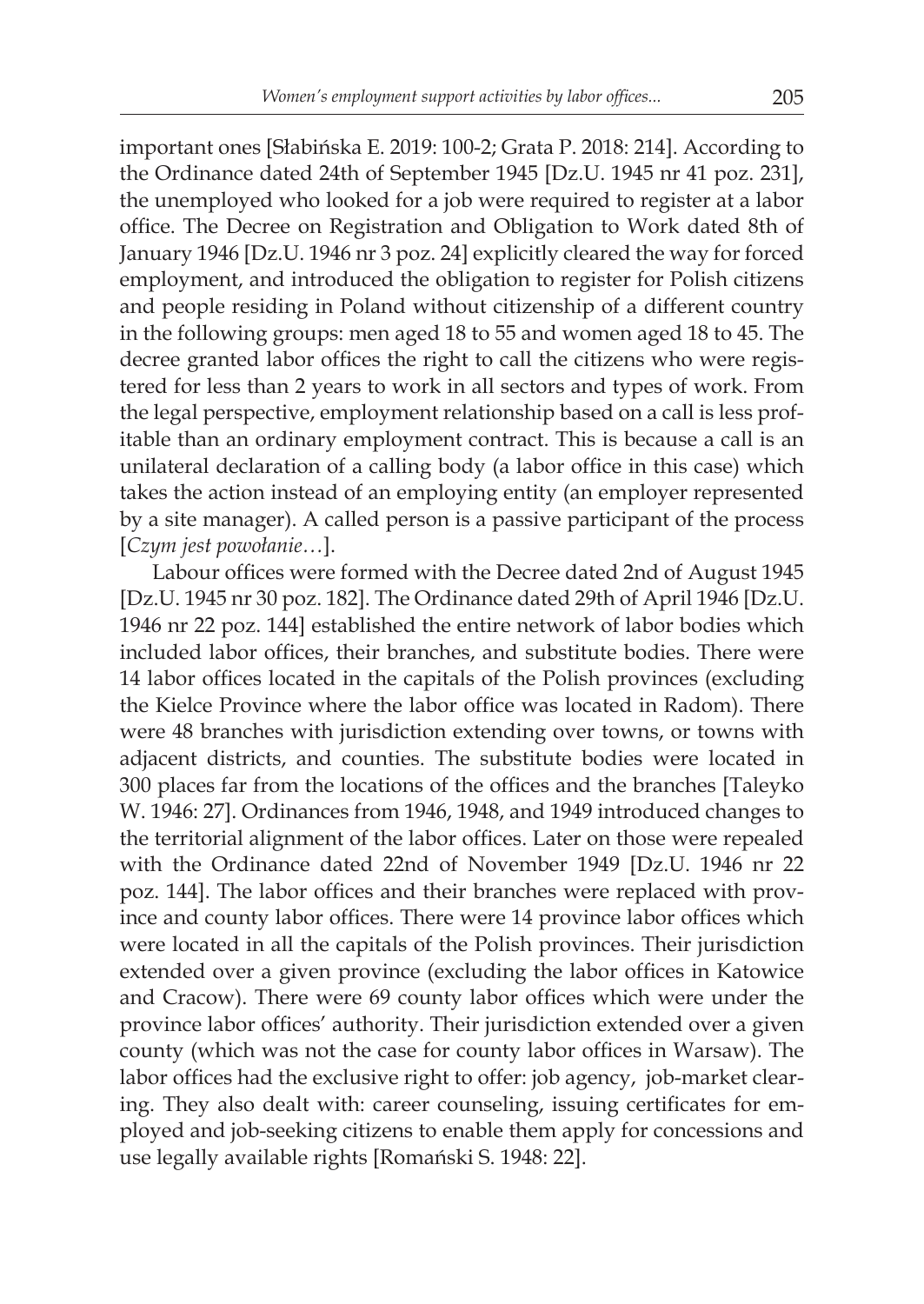| Profession                  | Unemployed<br>persons registered<br>with labor offices |         | Vacancies reported<br>by employers to<br>labor offices |         | Unemployed<br>persons employed<br>through labor offices |          |
|-----------------------------|--------------------------------------------------------|---------|--------------------------------------------------------|---------|---------------------------------------------------------|----------|
|                             | men                                                    | women   | men                                                    | women   | men                                                     | women    |
| skilled<br>workers          | 249 225                                                | 52 943  | 219 294                                                | 47413   | 179 114                                                 | 42 8 9 8 |
| unskilled<br>workers        | 204 675                                                | 166 402 | 228 489                                                | 101 041 | 178 191                                                 | 94 642   |
| white-collar<br>workers     | 54 646                                                 | 46 091  | 41 296                                                 | 34 656  | 36 437                                                  | 5 0 6 2  |
| youth                       | 45 5 85                                                | 27888   | 30 114                                                 | 11 4 62 | 28 20 5                                                 | 11 561   |
| all together                | 554 331                                                | 314 323 | 515 288                                                | 216 292 | 399 858                                                 | 161 306  |
|                             | 868 654                                                |         | 732 580                                                |         | 567164                                                  |          |
| demobilized<br>war invalids | 3769                                                   |         |                                                        |         |                                                         | 2 3 6 5  |
|                             | 25 472                                                 |         |                                                        |         |                                                         | 19831    |

Table 1. Labour offices' activity in 1946

Source: AAN, MPiOS [576: 16].

The first complete unemployment figures for the Polish People's Republic are available for year 1946. That year about 868,600 people registered in labor offices. Women constituted 36.2% of the total. They were a numerous group among unskilled workers, i.e. 44.8% (see Table 1). The percentage can be even greater if the group of unskilled juvenile women is taken into account.

Figures concerning people registered at labor offices do not reflect the level of unemployment. As noted by Natalia Jarska, "lack of trust in labor offices and effectiveness of their job agency discouraged people from registering" [Jarska N. 2015: 35]. Women complained about bureaucracy, crowded rooms, inadequate service, scarcity of job offers designed for women, patronage and bribery in the course of assigning job positions [AAN, KC PZPR, 237/XV-31: 66-7, 70-1; Zaremba M. 2012: 242].

Difficulties in finding a job were not experienced everywhere in the country. In 1945, the most difficult situation was in the central, northeastern, and southern Poland; on the other hand, the Upper and Lower Silesia, and Pomerania regions were lacking manpower [Zaremba M. 2012: 243]. At the same time, men who reported to labor offices were offered positions undoubtedly more often. There were more offers for them than women.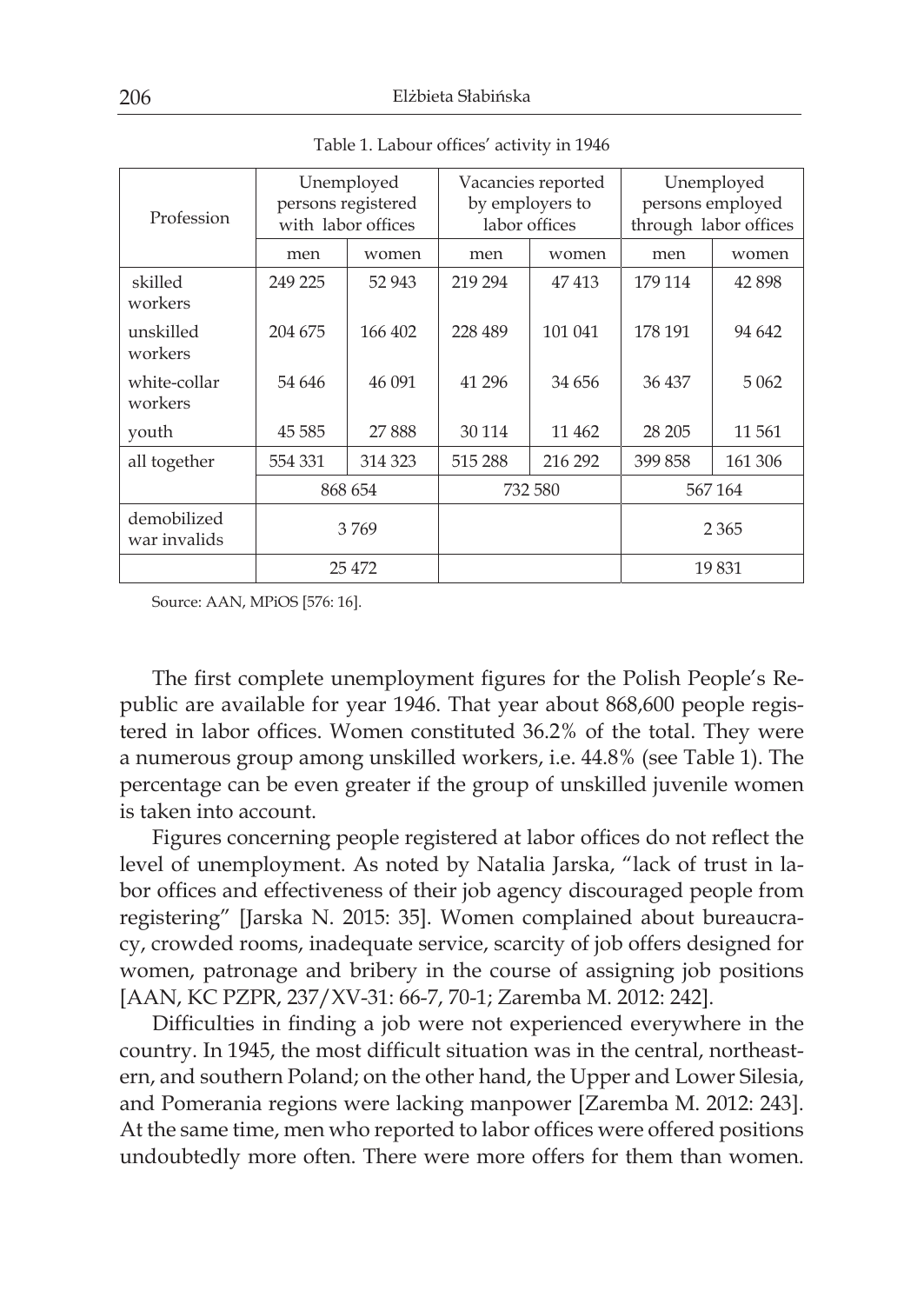| Unemployed women                                                   | $1946*$ | 1947  | 1948  |
|--------------------------------------------------------------------|---------|-------|-------|
| registered                                                         | 314.3   | 365.7 | 535.3 |
| vacancies were reported                                            | 223.3   | 279.7 | 399.2 |
| accepted for work                                                  | 187.4   | 236.9 | 335.8 |
| the percentage of employment in relation to the<br>registered ones | 59.6    | 64.8  | 62.7  |
| there are vacancies                                                | 35.9    | 42.8  | 63.4  |

Table 2. Women employment through labor offices from 1946 to 1948 (in thousands)

\*Statistical data for year 1946 in Tables 1 and 2 are inconsistent, even though they originate from the same single source.

Source: AAN, MPiOS [576: 12].

Also employers submitting job offers often specified candidate's gender [Jarska N. 2015: 36].

The number of registered women rose from 314,300 to 535,300 in years 1946-1948. Less than 36% of them found a job through labor offices (see Table 2). According to Natalia Jarska, "postwar unemployment in Poland was 'gender-specific' because women not only constituted the majority of the unemployed, but also were stereotypically perceived as worse and unqualified workers" [Jarska N. 2015: 39]. Lack of qualifications was commonly considered the cause of high unemployment among women. As late as in 1948, the press informed that 95% of women who reported to labor offices did not have any professional qualifications [*Szkolenie kobiet*  1948: 3]. The above opinion is not to be regarded as completely true. Many men were also unqualified, yet it did not negatively impact their employability. To make the matters worse, qualified women had problems with finding employment, too [AAN, KC PZPR, 237/XV-31: 136; Zaremba M. 2012: 241]. Another cause of high unemployment among women was their lack of mobility. Women agreed to be hired in nearby plants [APK, PWRNK, 17: 32].

## GOALS AND SCHEDULE OF THE "AZ" PROGRAM

Employment among women was a serious problem which needed solving with the use of appropriate social policy tools. The program of eliminating unemployment among women came to life in 1947. On 22nd of February, at the convention of the women policy division of the Central Committee of the Polish Workers' Party (KC PPR), a lecture on women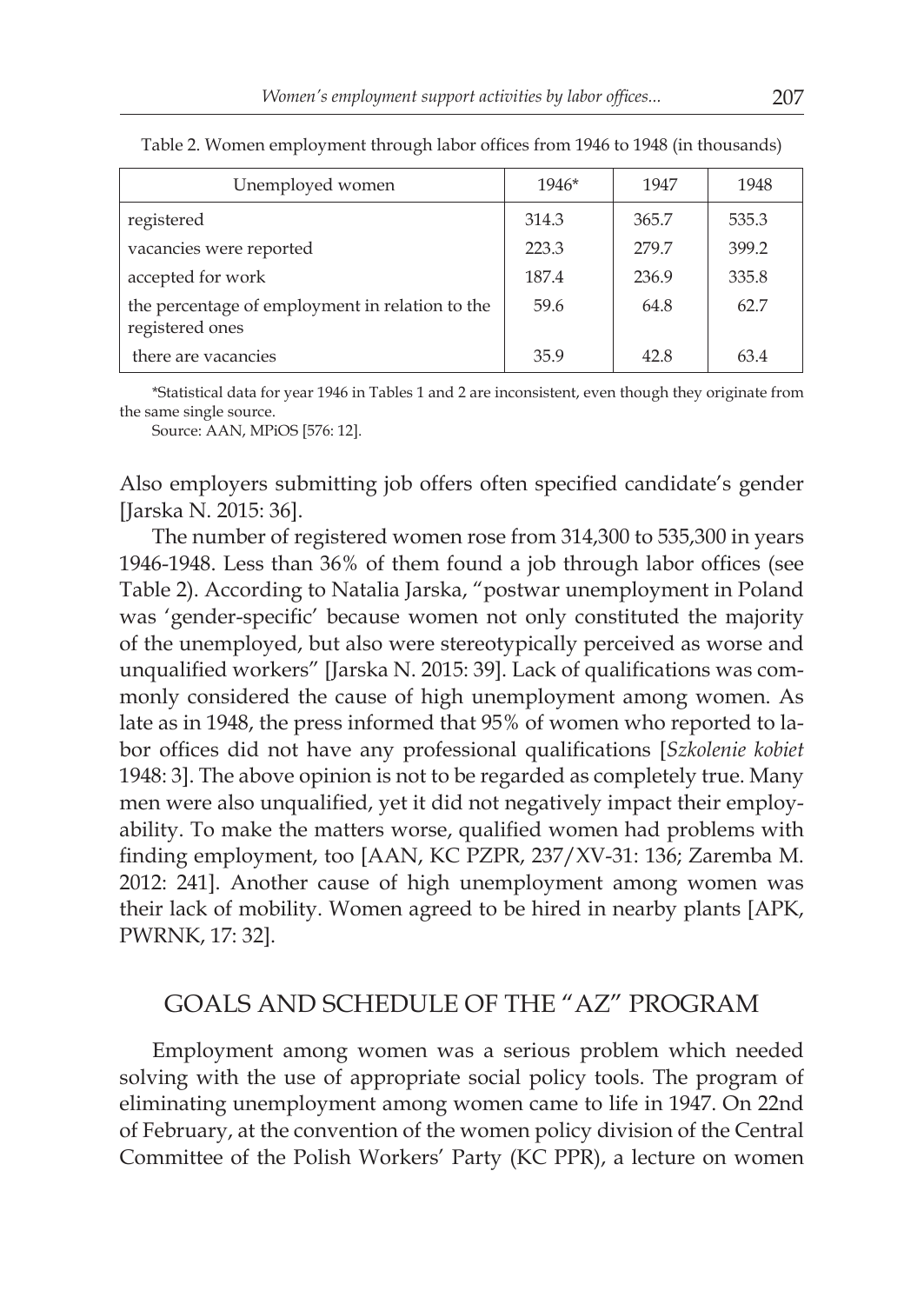'productivisation' was held. It outlined women's situation on the labor market and ways of combating unemployment. The project discussed in the lecture aimed to train and employ women in a planned fashion [AAN, KC PPR, 295/XVI-2: 37-9, 41-3].

The so-called program of making unemployed women become economically independent, 'AZ' in short, was conducted from 1947 to 1950. It was aimed at women who registered at labor offices but the offices did not have any job offers available for them. The program involved vocational training for women and establishing producers' and services' cooperatives in locations with high concentration of unemployed women [AAN, MPiOS, 561: 2]. The ministry entrusted the program with the Center for Manufacturing Cooperative (Centrala Gospodarczej Spółdzielni Pracy Wytwórczej) at the beginning, and the Center for People's and Art Industries (Centrala Przemysłu Ludowego i Artystycznego) and the Cooperatives' Association (Związek Spółdzielni Pracy) later on. The provisions regarding cooperation were defined in contracts between the ministry and the above mentioned organizations.

Cooperation between the ministry and the Center for Manufacturing Cooperative was based on the contract dated 3rd of September 1947 [AAN, MPiOS, 561: 9], which was later amended with the contract dated 1st of October 1949 [AAN, MPiOS, 561: 14-6]. The center was entrusted with "establishing workers' cooperatives and developing the existing cooperatives for the productivisation of the unemployed, and especially job-seeking women" [AAN, MPiOS, 561: 14] with the use of funds provided by the Ministry of Labor and Social Policy [AAN, MPiOS, 561: 15-6].

The development of cooperatives' network for unemployed women was to be carried out in a planned fashion. The center prepared a detailed ministry-approved annual plan with data on locations of new plants, stock base, employment volume, costs, etc. on the basis of applications submitted by branches of the Women's League (Liga Kobiet) and labor offices. Labor offices, local branches of the Women's League, and the Trade Unions' Board (Rada Związków Zawodowych) selected women for cooperatives. Next the women were trained in a given profession or a given theoretical field by the Women's League [AAN, MPiOS, 561: 2-3].

 The courses' duration and quality, as well as recruitment rules were diversified. There were both elementary courses focusing on housekeeping and ones offering training on professions which were considered 'masculine' in the Second Polish Republic. Below there are examples of courses organized by the Warsaw branch of the Women's League in 1948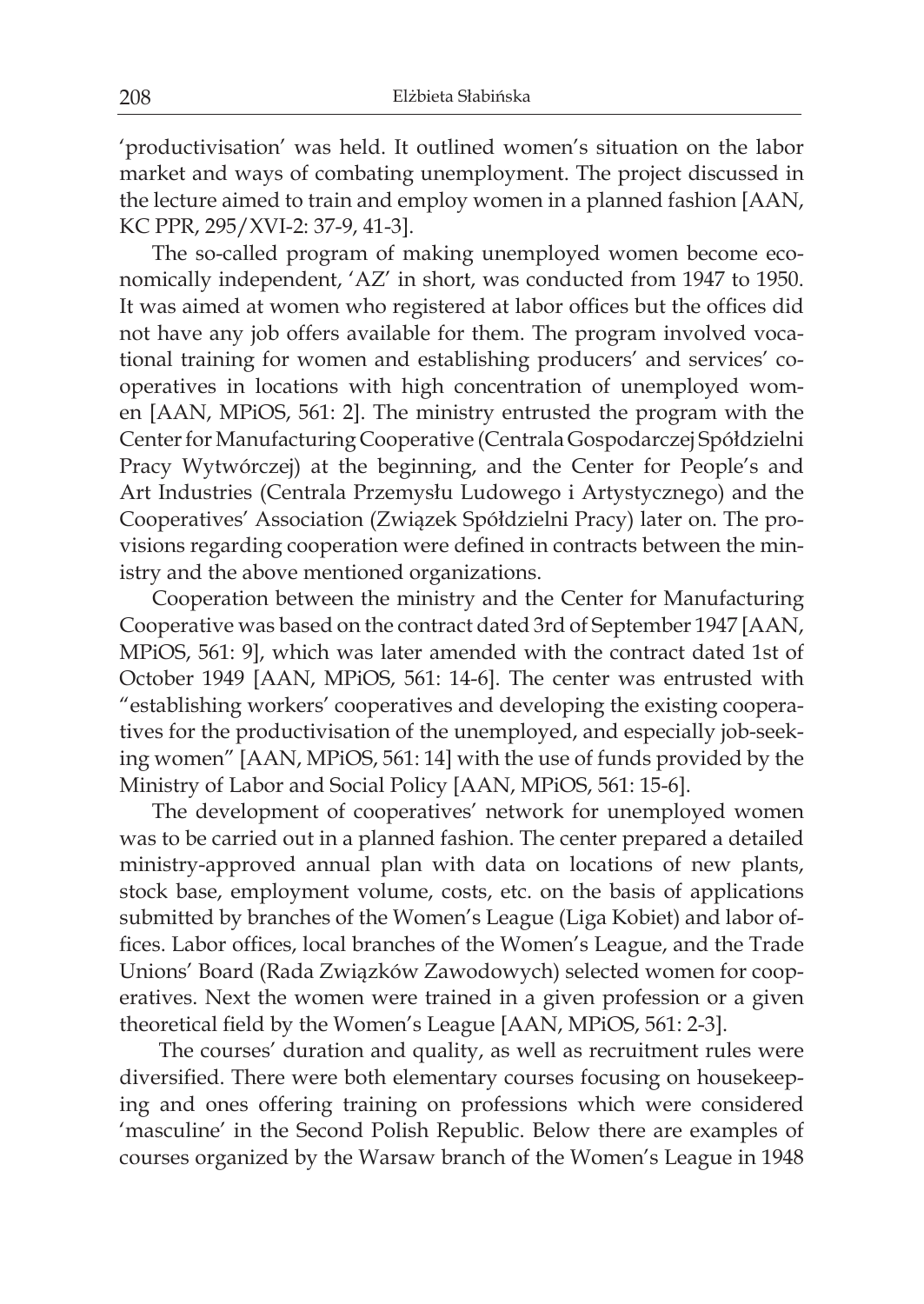in the training center located at 30-32 Lubelska Street. On 1st of October, a housekeeping course for women began. Trainees were divided into 3 groups. The first one learned about keeping a household tidy, the second about preparing menus for larger groups of guests, and the third one about being in charge of a household [*Kursy dla…* 1948: 9]. The same day a weaving course started, too. The curriculum covered classes on weaving materials for clothes, kilims, bedspreads, etc. [*Kursy dla…* 1948: 9]. On 20th of September, a course on typing and stenography began [*Kursy dla…* 1948: 9]. Other courses from the same year were devoted to straw work, wickerwork, watchmaking, toy making, and tailoring [*Szkolenie kobiet* 1948: 3]. It was a large-scale initiative by the Women's League. The data are incomplete but, for example, in the first half of 1948, there were 144 courses and 272 learning groups which were completed by more than 5,000 women [*Szkolenie kobiet* 1948: 3]. The students were incentivized to participate through meals and remuneration [*Kursy dla…* 1948: 9]. Trained women were helped in setting up their own workshop or, which produced better results, in organizing themselves into cooperatives.

At the end of 1949, the Ministry of Labor and Social Policy withdrew from courses organized by the Women's League and stopped the cooperation with the Center for Manufacturing Cooperative. Low effectiveness was the reason: the courses did not prepare women for practical professional activity. The number of garment-producing cooperatives increased rapidly, whereas growth in other industries was inadequate. The ministry also modified financing rules of the "AZ" program. On 3rd of November 1949, the contract for operating the program was concluded with the Center for People's and Art Industries. The cooperation ceased in 1950 due to divergent views. The center was interested in promoting outwork in the rural areas, which was incompatible with the "AZ" program goals.

Cooperation between the ministry and the Cooperatives' Association, based on the contract dated 14th of July 1950, produced better results [AAN, MPiOS, 561: 18-21]. The contract imposed the obligation on the association "o train job-seeking women and next employ them at new or existing cooperatives" [AAN, MPiOS, 561: 18] according to a plan submitted by the ministry. The plan involved training 7,360 women in specific country regions as well as branches of production and services, and next providing them with employment in cooperatives. Training recruitment was carried out by the Employment Divisions (Oddziały Zatrudnienia) attached to the Labor and Social Welfare Departments (Wydziały Pracy i Pomocy Społecznej) at the Presidiums of Province National Councils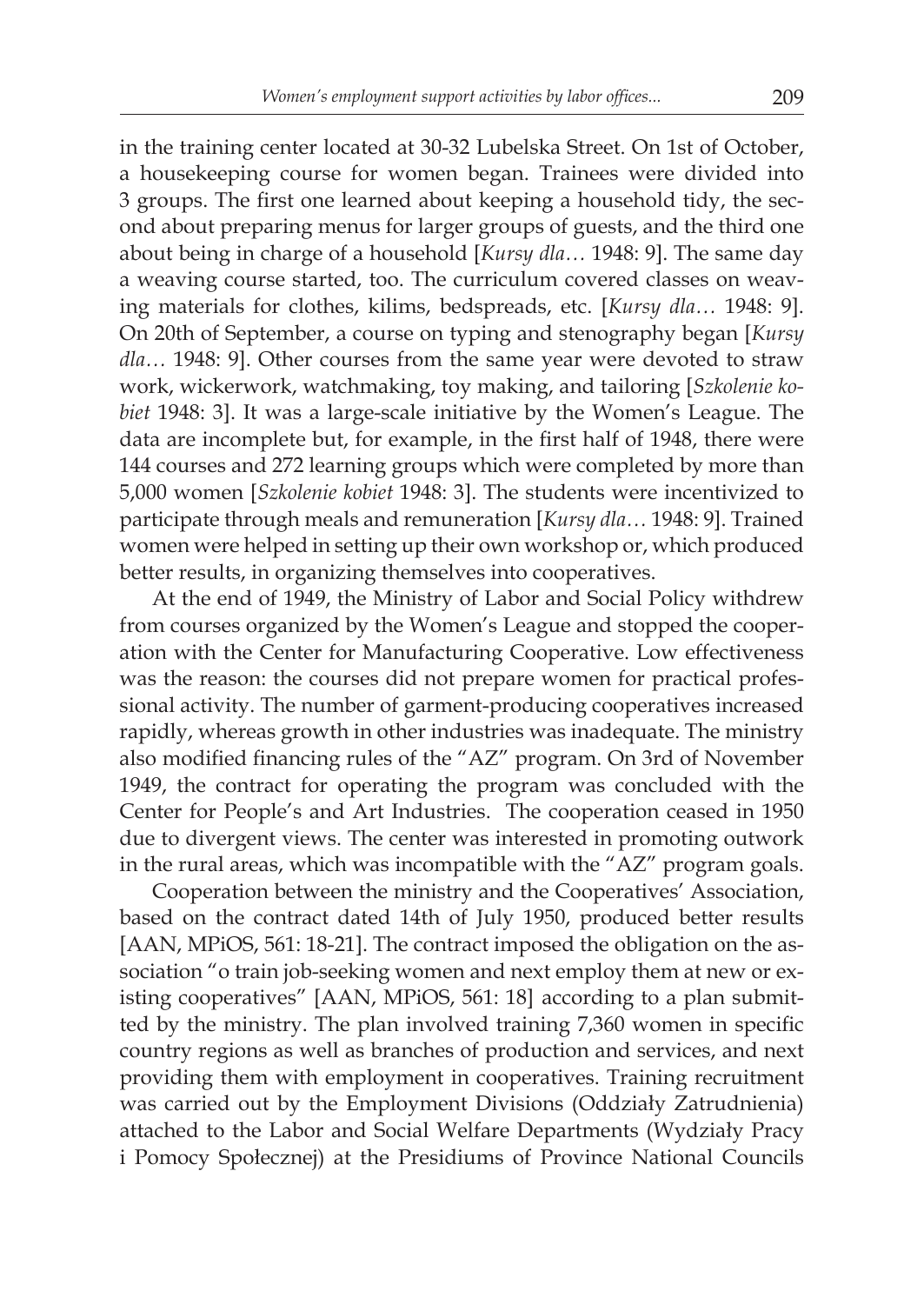(Prezydia Wojewódzkich Rad Narodowych). The training took the shape of workshops and lasted for 2-3 months. The Cooperatives' Association was responsible for the organization of cooperatives and their development, which was archived through the agency of industry associations. The program was financed by the Ministry of Labor and Social Policy [AAN, MPiOS, 561: 17] . The statistical data below are the proof of the large-scale nature of the "AZ" program.

| No             | Industry                          | Number of<br>cooperatives<br>'AZ' | Employment<br>under contract | Actual<br>employment |
|----------------|-----------------------------------|-----------------------------------|------------------------------|----------------------|
| $\mathbf{1}$   | confectionery industry            | 127                               | 17447                        | 18732                |
| $\overline{2}$ | art industry                      | $\overline{2}$                    | 115                          | 221                  |
| 3              | service industry                  | 3                                 | 208                          | 233                  |
| 4              | textile industry                  | 10                                | 1073                         | 942                  |
| 5              | knitting industry                 | 6                                 | 543                          | 754                  |
| 6              | carpentry industry                | 3                                 | 182                          | 260                  |
| 7              | catering industry                 | 3                                 | 180                          | in liquidation       |
| 8              | herbal industry                   | $\overline{2}$                    | 345                          | 176                  |
| 9              | wood industry                     | $\overline{2}$                    | 910                          | 273                  |
| 10             | wicker industry                   | $\overline{2}$                    | 230                          | 295                  |
| 11             | chemical industry                 | $\overline{2}$                    | 34                           | 34                   |
| 12             | Christmas decorations<br>industry | 5                                 | 415                          | 405                  |
| 13             | bookbinding industry              | $\mathbf{1}$                      | 23                           | 23                   |
| 14             | hardware trade                    | 5                                 | 198                          | 218                  |
| 15             | hat making                        | $\overline{2}$                    | 202                          | 204                  |
| 16             | brush industry                    | $\overline{4}$                    | 271                          | 220                  |
| 17             | making slippers                   | $\mathbf{1}$                      | 100                          | 93                   |
| 18             | industry leather                  | 23                                | 2 1 7 0                      | 1718                 |
| 19             | industry paper                    | $\mathbf{1}$                      | 30                           | 41                   |
| 20             | production of quilts              | $\mathbf{1}$                      | 100                          | 127                  |
| 21             | entertainment industry            | $\mathbf{1}$                      | 70                           | in liquidation       |
| all together   |                                   | 206                               | 24 8 46                      | 24 9 69              |

Table 3. The listing of the cooperatives' industries available to "AZ" program participants in years 1947-1950

Source: AAN, MPiOS [561: 76].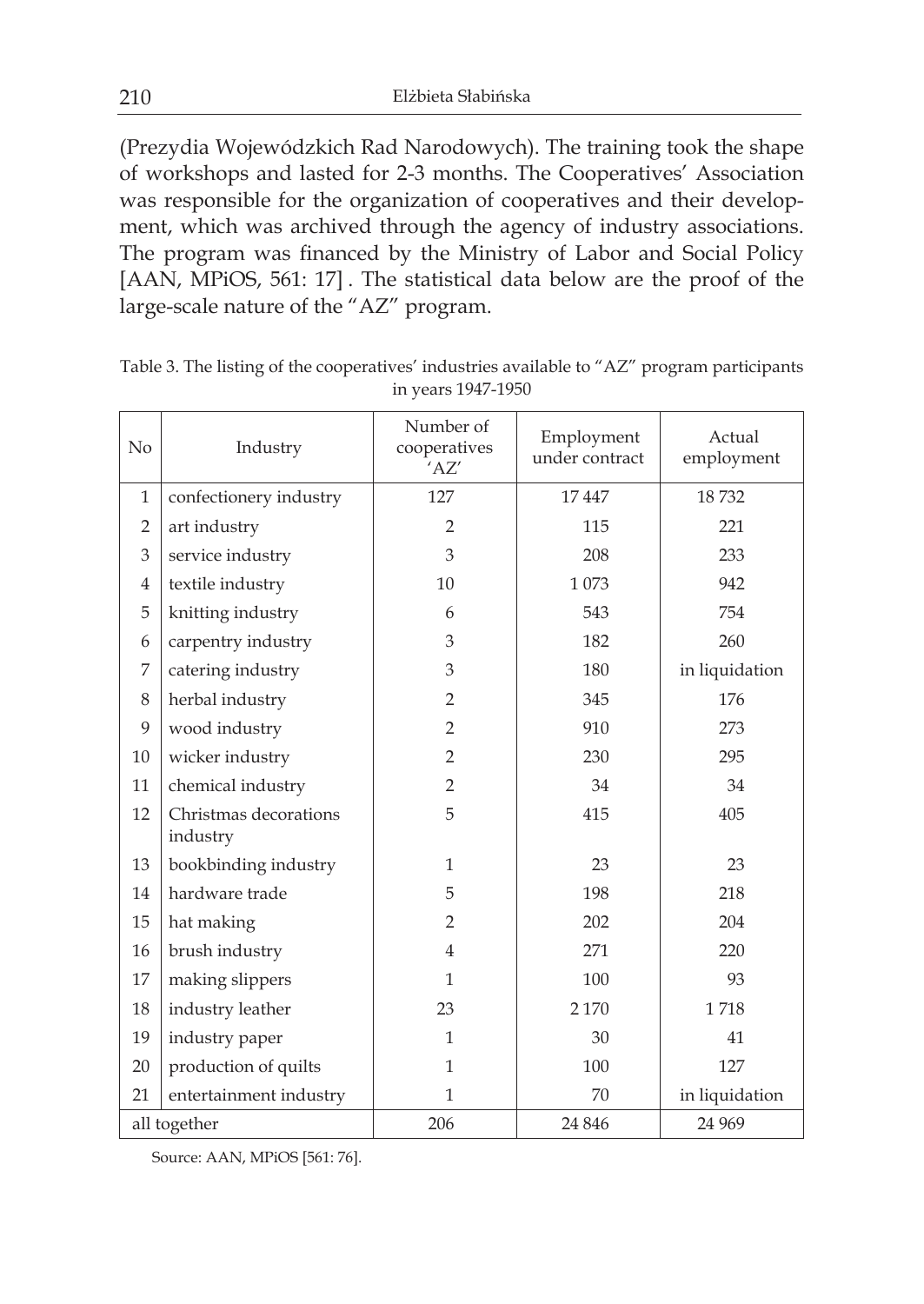From 1947 to 1950, 206 cooperatives covering 21 industries were established; these employed 24,969 women. The greatest number of them, 127, were related to the garment industry (61.6% of the total), the leather industry (11.2%), and the textile industry (4.8%). Only isolated cooperatives were related to other industries. The garment-manufacturing cooperatives were being established in years 1947-1949, and there are a few factors explaining their great number. They did not require huge non-cash and cash outlays; the manufacturing processes made use of textile industry waste, and machines were inexpensive. Additionally, women could be rapidly trained [AAN, MPiOS, 561: 4].

The leading industry branch employed 3/4 women participating in the 'AZ' program, and if we take the two other industries mentioned above, it totaled 85.7%. It is worth to note that cooperatives employed much more women than planned and next stated in contracts between the ministry and cooperatives' centers. On average, there were 147.5 female employees per each garment-producing cooperative (Table 3). In 1950, no more garment-producing cooperatives were created due to their excessive number in the 'AZ' program. The Cooperatives' Association took care of establishing services' cooperatives and cooperatives in scarce industries [AAN, MPiOS, 561: 4].

Because local areas with high unemployment rate among women had been eliminated, at the end of 1949, the Ministry of Labor and Social Policy limited the "AZ" program to places where it was impossible to provide employment in industry. By means of the Order dated 28th of February 1950 on admission of women to the "AZ" - based cooperatives, the Employment Divisions attached to the Labor and Social Welfare Departments at the Presidiums of Province National Councils were ordered to admit women who met one of the following requirements: were more than 35 years old, could not work in industry due to poor health, could not be employed as there was no local industry, could not relocate due to difficult family situation, were widows of war-killed soldiers. As a result, the ministry approved cooperatives' organization plan for the 3rd quarter of 1950 only; it involved employing 3,986 women instead of initially planned 12,000 ones by the Cooperatives' Association [AAN, MPiOS, 561: 4].

Decision to terminate the 'AZ' program was taking shape in the Ministry of Labor and Social Policy. the National Committee for Economic Planning (Państwowa Komisja Planowania Gospodarczego) approved of the plan at the conference on 19th of September 1950; they justified it on the grounds that "this year local areas with high unemployment rate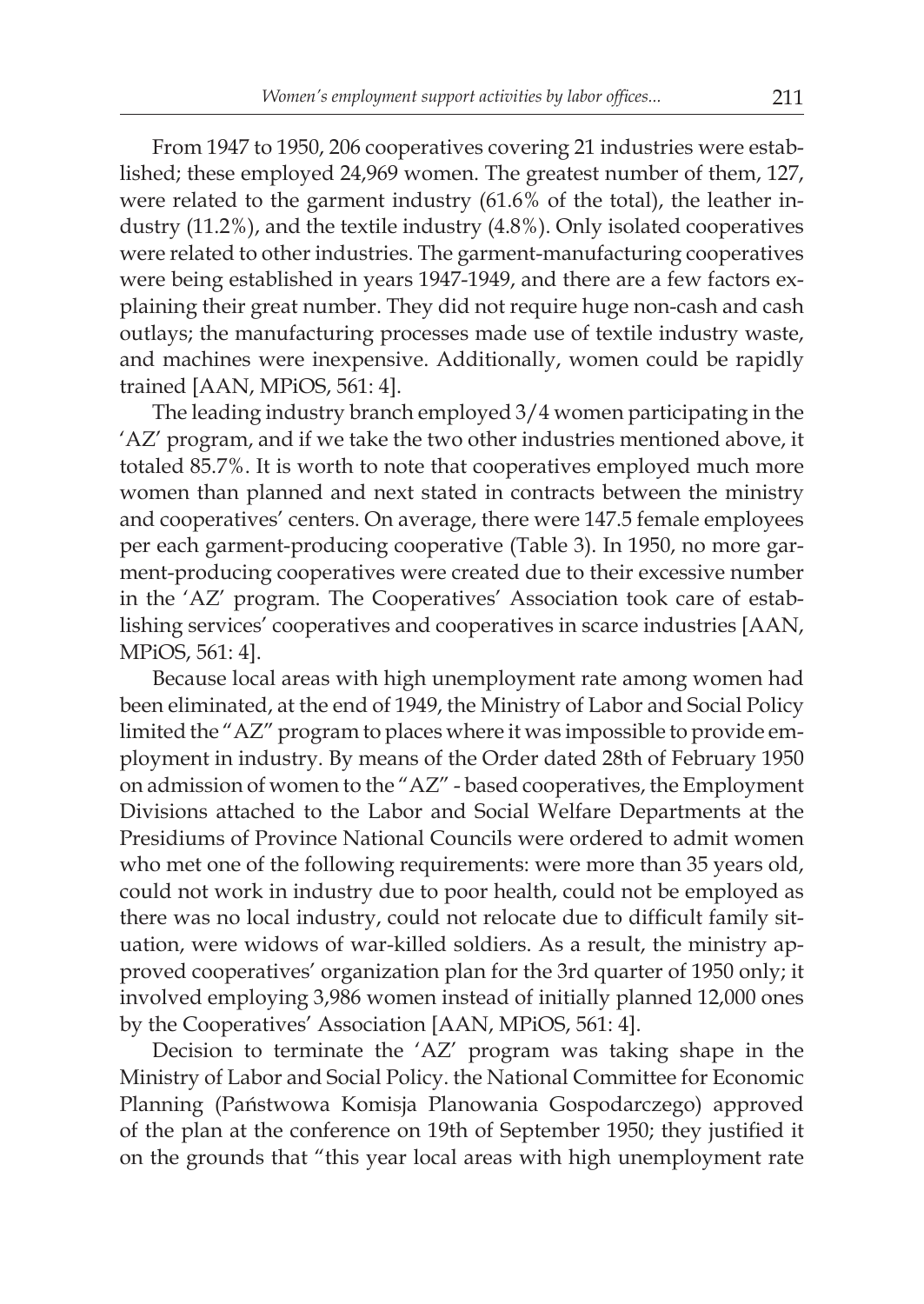|                 |                                |                   | Employment |            | Credits            |            |  |
|-----------------|--------------------------------|-------------------|------------|------------|--------------------|------------|--|
| No<br>Provinces | of cooper-<br>Number<br>atives | under<br>contract | actual     | returnable | non-<br>returnable |            |  |
| $\mathbf{1}$    | Białystok                      | 7                 | 606        | 616        | 25 984 739         | 1718 000   |  |
| $\overline{2}$  | Bydgoszcz                      | 7                 | 1 0 5 4    | 1 1 7 3    | 40 740 802         | 3 107 425  |  |
| 3               | Gdańsk                         | 14                | 1 3 3 8    | 1683       | 54 340 646         | 5489640    |  |
| $\overline{4}$  | Katowice                       | 30                | 3747       | 4 5 0 4    | 162 088 612        | 14 376 606 |  |
| 5               | Kielce                         | 9                 | 1 1 48     | 1 107      | 50 735 903         | 6 254 000  |  |
| 6               | Kraków                         | 16                | 2 1 8 6    | 1 400      | 74 198 296         | 5483640    |  |
| 7               | Lublin                         | 6                 | 770        | 847        | 26 140 074         | 1 630 000  |  |
| 8               | Łódź                           | 18                | 2 1 3 4    | 2 3 3 6    | 71 782 464         | 5 462 840  |  |
| 9               | Olsztyn                        | $\overline{4}$    | 520        | 587        | 1849838            | 1 445 000  |  |
| 10              | Poznań                         | 21                | 2 1 6 9    | 2 3 8 8    | 77 937 528         | 7 081 740  |  |
| 11              | Rzeszów                        | $\overline{4}$    | 470        | 552        | 17749680           | 2 049 200  |  |
| 12              | Szczecin                       | 10                | 1 0 6 0    | 1078       | 40 535 599         | 5 663 848  |  |
| 13              | Warszawa                       | 37                | 5088       | 3706       | 195 043 761        | 20 147 743 |  |
| 14              | Wrocław                        | 23                | 2556       | 2987       | 87 073 906         | 7853133    |  |
|                 |                                |                   | 24 8 46    |            | 942 843 847        | 87 662 815 |  |
| all together    |                                | 206               |            | 24 969     | 1 030 506 662      |            |  |

Table 4. Quantitative listing of cooperatives and budgets according to the provinces in years 1947-1950

Source: AAN, MPiOS [561: 77].

among women have been eliminated and there is a steadily increasing demand for female workforce" [AAN, MPiOS, 561: 5].

On the 13th of November 1950, the ministry organized a conference which hosted representatives of the ministry, the Ministry of Finance, the National Committee for Economic Planning, Bank Rzemiosła i Handlu (the Bank of Craft and Commerce), the Cooperatives' Association, and the Board of the Women's League; during the conference, the ministry put forward a motion to terminate the "AZ" program [AAN, MPiOS, 561: 63]. According to ministry's explanations, the program was continued in years 1947-1949 due to high unemployment rate among women. In 1950, its continuation became not only unreasonable, but also detrimental. There was an excess of the "AZ"-based cooperatives. Initially "(...) AZ cooperatives were established to offer employment to job-seeking women, and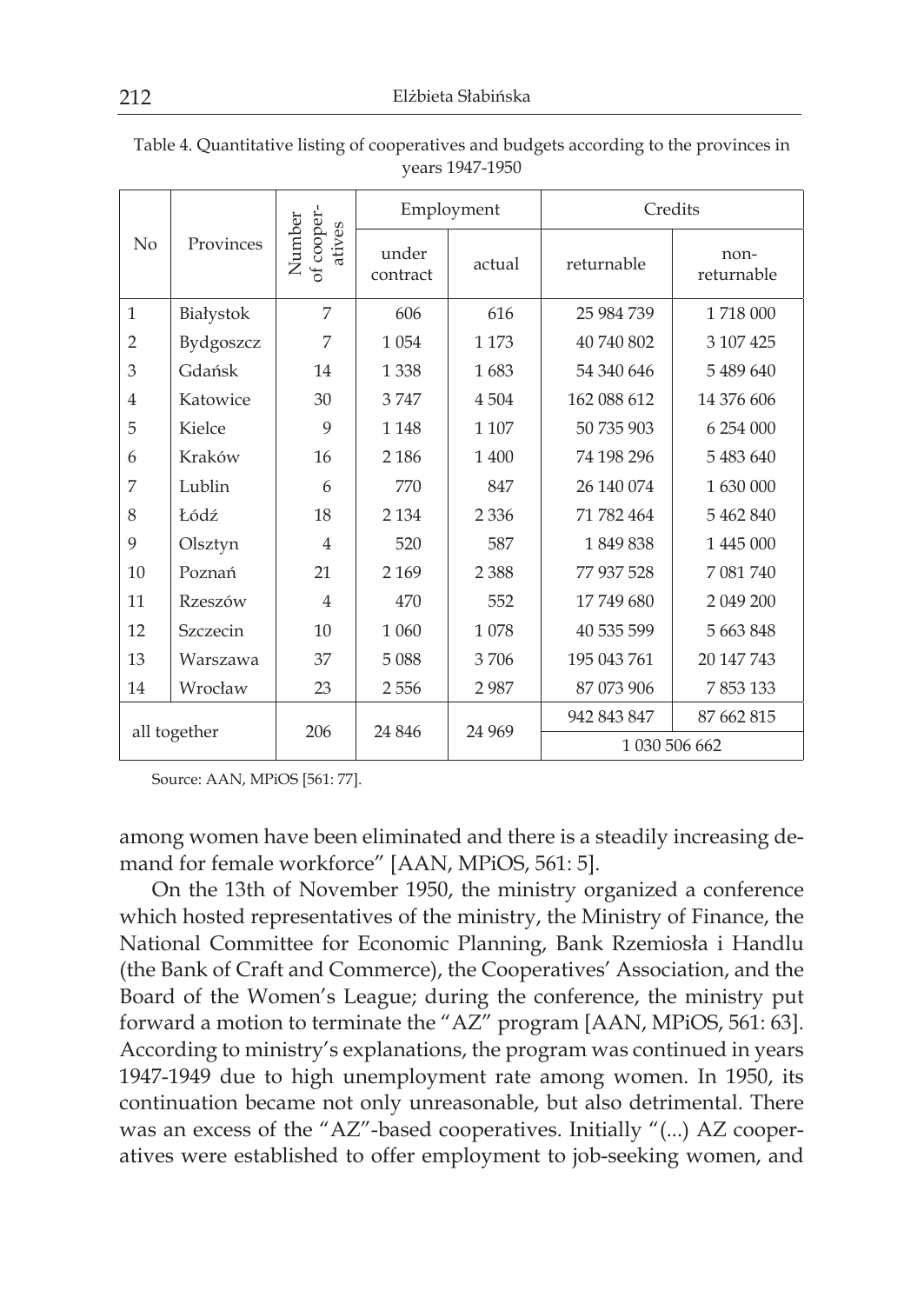now they reach out to the ministry to provide them with workforce to complete a production plan" [AAN, MPiOS, 561: 58-9]. "At the moment, the state is capable of offering employment to all the job-seeking women. Additionally, for a couple of months, the employment service have been intensively recruiting women to reveal and implement female workforce in the area of manufacturing" [AAN, MPiOS, 561: 59].

The ministry's motion was accepted. The "A"' program was to terminate on 1st of January 1951 [AAN, MPiOS, 561: 60]. The control over all the cooperatives was to be handed over to the Board of the Cooperatives' Association who were obliged to account for all the state's lines of credit which had been allotted for the program. The money was to be transferred into the Bank of Craft and Commerce [AAN, MPiOS, 561: 59].

 As of 25th of October 1950, the ministry ended training women in the 'AZ' program, suggesting that the Employment Divisions attached to the Labor and Social Welfare Departments at the Presidiums of Province National Councils refer to-be-trained women to local factories [AAN, MPiOS, 561: 4]. They were to substitute for men in the positions which do not require physical strength. Industry-employed women often received a short vocational training [APK, PWRNK, 38: 323].

# FINANCING

According to the Resolution dated 10th of October 1947 [AAN, MPiOS, 560: 3] by the Komitet Ekonomiczny Rady Ministrów (the Economic Committee of the Council of Ministers), the "program of productivization of the unemployed, especially women, through establishing cooperatives and labor teams" was financed from contributions collected on the basis of the Act on Protection against Unemployment dated 10th of July 1924 and contributions for protecting white-collar workers against unemployment which were collected based on the Ordinance on White-Collar Workers' Protection dated 24th of November 1927. The money were being kept in the Labor Fund (Fundusz Pracy) bank account. The Minister of Labor and Social Policy managed the money, allocating it according to financial plans submitted to the Economic Committee of the Council of Ministers [AAN, MPiOS, 560: 3]. The allocation was carried out via a chosen bank.

The Center for Manufacturing Cooperative received the funds (based on the contract dated 1st of October 1949) which it next allocated to in-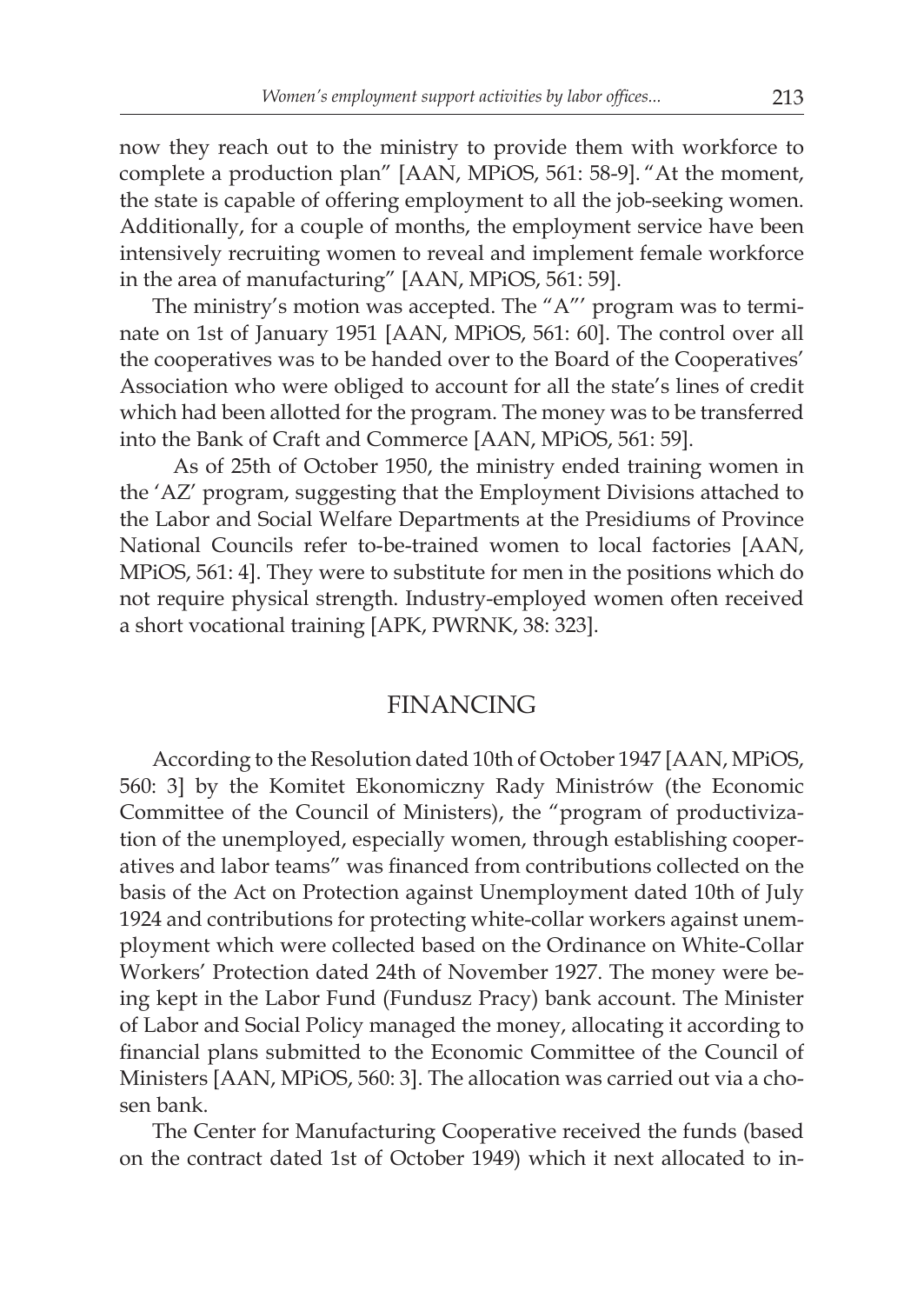dividual cooperatives as subventions and interest-free credits for administrative organization-related expenses, developing or transforming cooperatives, current funding, costs of searching for and adapting rooms/ buildings, buying appropriate number of machines, tools, and raw materials, and labor costs. Money which the center did not spent were later transferred into the Labor Fund account [AAN, MPiOS, 561: 14-6].

For example, based on the contract between the ministry and the Cooperatives' Association dated 14th of July 1950, 21,500 zlotys was allocated per person in a two-month training and 32,000 zlotys in case of a three-month one. The money went to the following expenses:

– a scholarship for a trained woman (15,000 zlotys/quarter) and insurance fees at 6% of the scholarship,

– remuneration for training-delivering personnel,

- study aids,
- raw material wasted during training.

The Cooperatives' Association was responsible for the organization of cooperatives and their development, which was achieved through the agency of industry associations. The association received money for the "AZ" program from the ministry via the Bank of Craft and Commerce. There were different forms of cooperative financing sources:



The investment credits for cooperative organization covered expenses for technical equipment at workshops, warehouses, offices, and personnel facilities. The credits were accounted for on the basis of the true number of employed women; a cooperative received about 60,000 zlotys for each employed person. Each credit was interest-free and returnable within 5 years' term. Rules of granting and repaying the investment credits for extend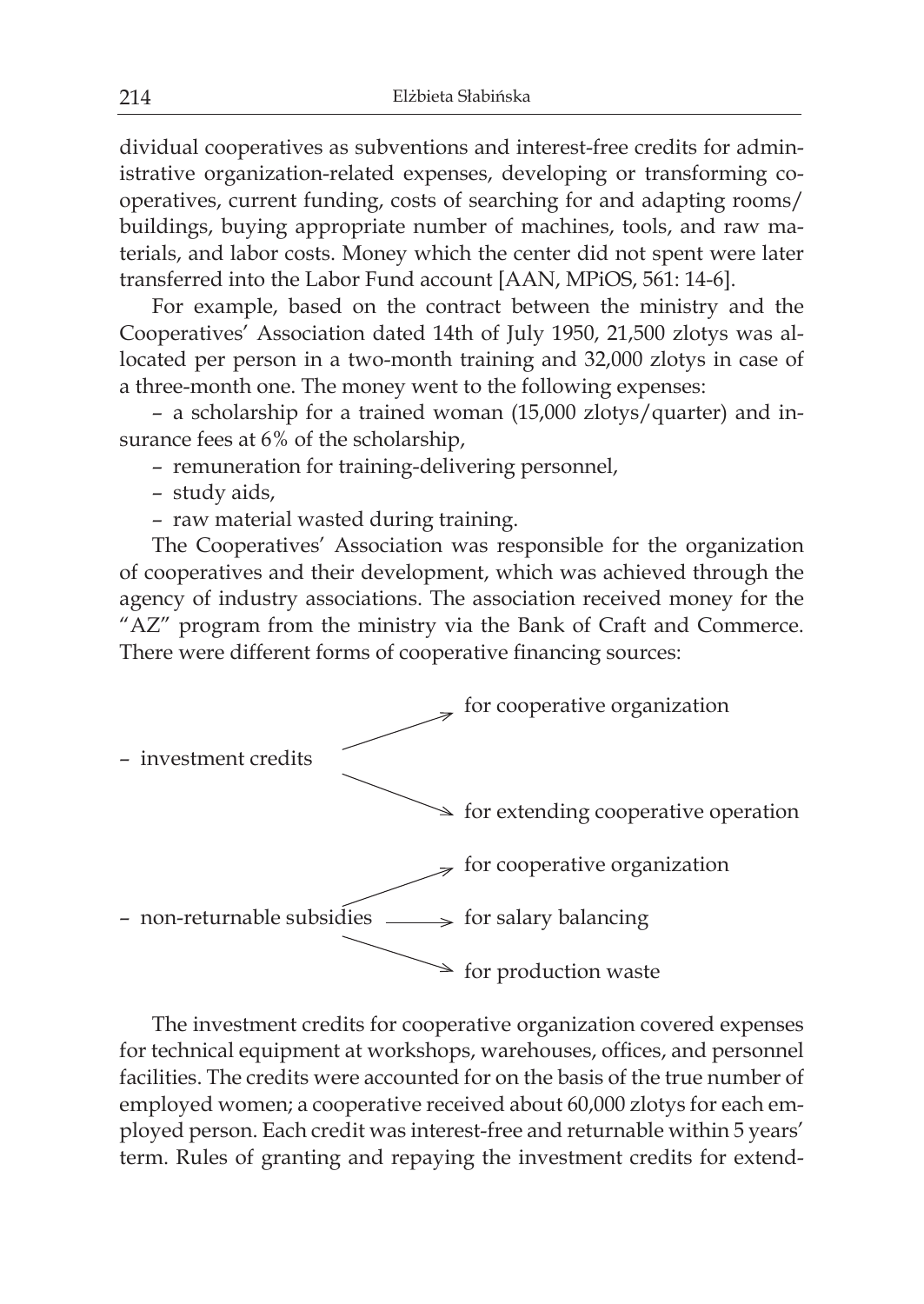ing cooperative operation were defined in plans approved by the ministry [AAN, MPiOS, 561: 42-5].

The subsidies for cooperative organization corresponded to the expenses incurred within 3 months from establishing a cooperative. The subsidies were accounted for on the basis of the true number of employed women; a cooperative received about 7,000 zlotys for each employed person. The subsidies for salary balancing were designed for these cooperatives whose female workers did not earn a minimum wage, i.e. 8,500 zlotys a month. They served the purpose of supplementing a salary for the duration of 3 months from establishing a cooperative. The subsidies for production waste covered waste in new cooperatives in the period of 3 months from their establishment, i.e. resulting from damaging raw materials by yet low qualified workers. They amounted to 1,000 zlotys a person.

The association allocated money to industry associations and cooperatives. They were also responsible for targeted and purpose-specific consumption of the credits and subsidies. The association returned unconsumed credits and subsidies to the Labor Fund account [AAN, MPiOS, 561: 18-21].

| Year         | To Centrala Gospodarcza<br>Spółdzielni Pracy Wytwórczej | To Bank of Craft<br>and Commerce |  |
|--------------|---------------------------------------------------------|----------------------------------|--|
| 1947         | 69 000 679                                              |                                  |  |
| 1948         | 366 074 545                                             |                                  |  |
| 1949         | 635 711 587                                             |                                  |  |
| 1950         | 50 000 000                                              | 332 767 110                      |  |
| all together | 1 120 786 811                                           | 332 767 110                      |  |
|              | 1453 553 921                                            |                                  |  |

Table 5. Money allocated to the "AZ" program in years 1947-1950

Source: AAN, MPiOS [561: 78].

In years 1947-1950, 1,453,553,921 zlotys was donated for the purposes of women's employment support. As much as 77.1% of the amount was allocated to the Center for Manufacturing Cooperative because it was responsible for the "AZ" program for a long time. The financing level rose for the first three years with over fivefold increase in 1948 compared to the previous year. In 1950, a significant decrease of funds available to the cent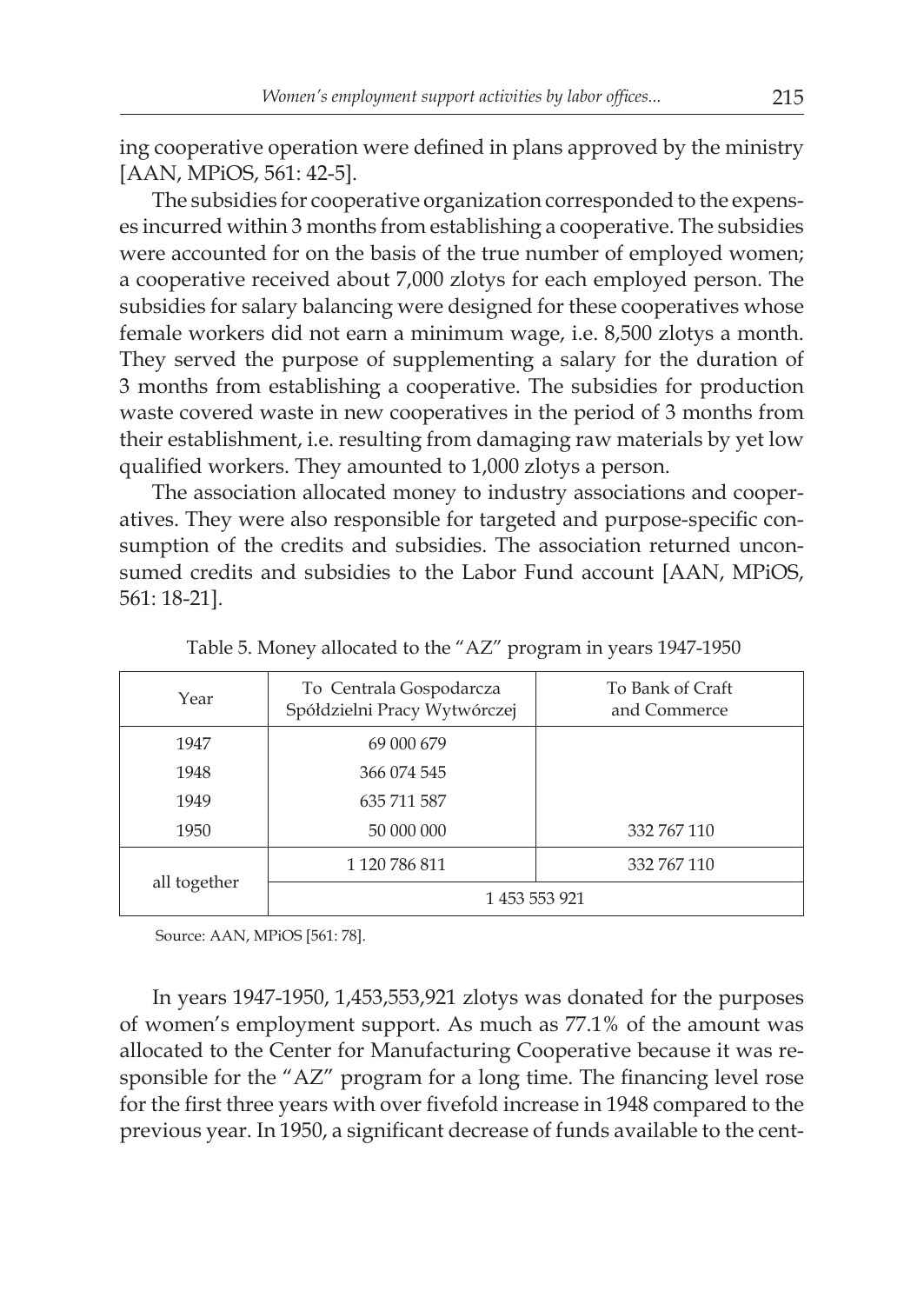er was observed due to handing the program over to the Cooperatives' Association and later on ending it (see Table 5).

The Ministry of Labor and Social Policy committed to finance material expenses related to establishing new and developing existing cooperatives as planned for year 1950 through the Bank of Craft and Commerce by 1st of December 1950. As of 31st of December 1950, all the payments for the "AZ" program ceased. Any debts were to be settled by the Cooperatives' Association [AAN, MPiOS, 561: 5].

# **CONCLUSIONS**

Despite many institutions' engagement and allocating a lot of money, the 'AZ' program turned out fruitless. Low quality of courses and difficulties in providing all the participants with employment were the biggest problems. Establishing manufacturing cooperatives in different industries, no one took market demand into account. Newly established cooperatives faced facilities-related problems, there were shortages of raw materials and difficulties in selling manufactured goods. The manufacturing activity was unprofitable due to low work output [Jarska N. 2015: 42-3].

The 'AZ' program was a form of social assistance for unemployed women who were registered at labor offices. At a special conference in 1950, the program was summarized in the following way: "The program which was initiated out of social and political, and not economic reasons had to make a loss" [AAN, MPiOS, 561: 62]. The program was aborted on the grounds of starting "an intensive recruitment to (...) implement female workforce in the area of manufacturing" [AAN, MPiOS, 561: 59].

The program was of short-term, temporary nature, and aimed to quickly train and employ women in outwork. Its scope was not broad, since only nearly 25,000 women took part in it. It did not positively impact their qualifications nor promotion. As a result, the government promise to ensure gender parity was not fulfilled.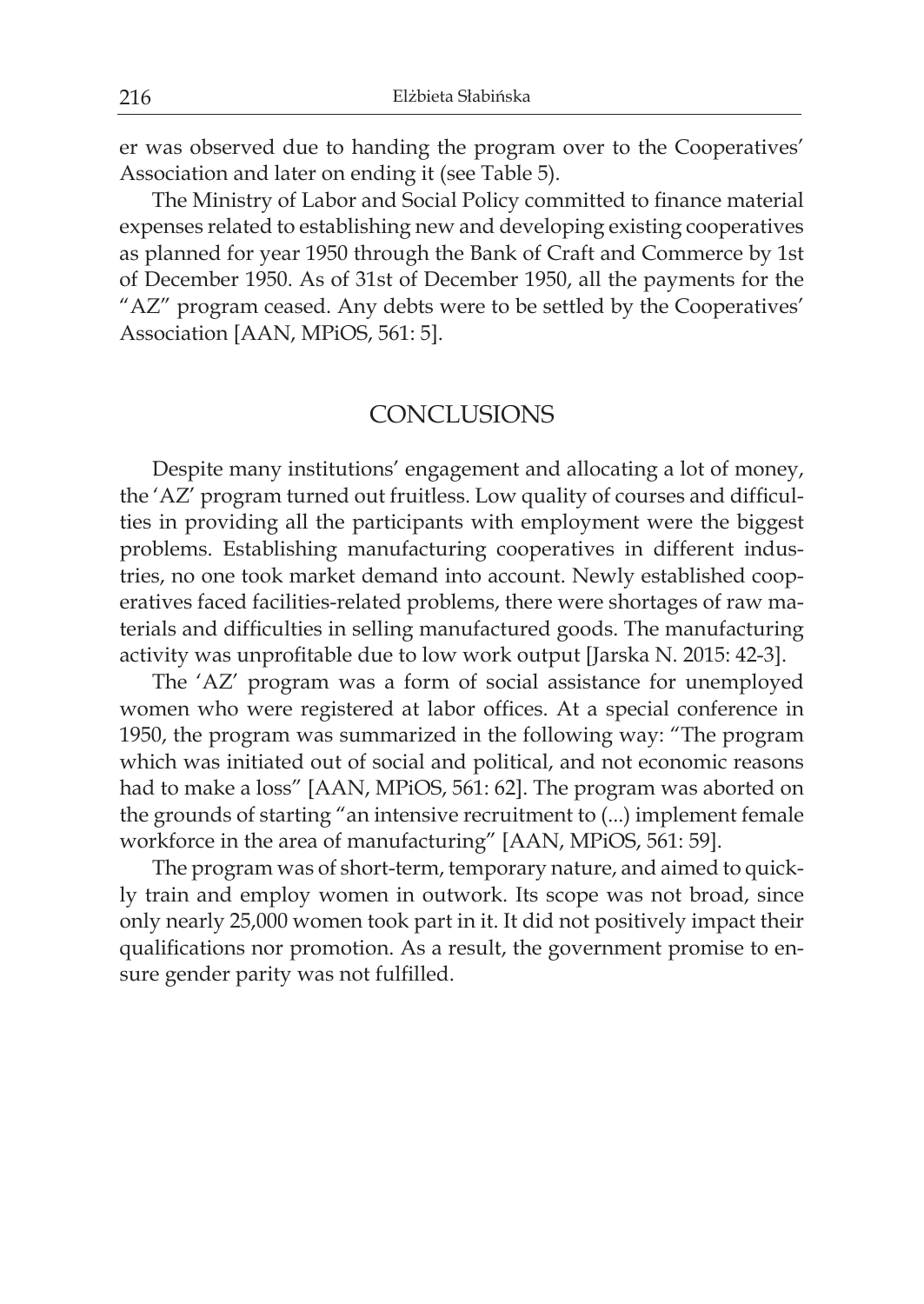### **REFERENCES**

#### **Archive materials**

- AAN, KC PPR, Archiwum Akt Nowych w Warszawie, Komitet Centralny Polskiej Partii Robotniczej, sygn. 295/XVI-2.
- AAN, KC PZPR, Archiwum Akt Nowych w Warszawie, Komitet Centralny Polskiej Zjednoczonej Partii Robotniczej, sygn. 237/XV-31.
- AAN, MPiOS, Archiwum Akt Nowych w Warszawie, Ministerstwo Pracy i Opieki Społecznej w latach 1945-1960 [1961-1966], sygn. 560, 561, 576.
- APK, PWRNK, Archiwum Państwowe w Kielcach, Prezydium Wojewódzkiej Rady Narodowej w Kielcach w latach [1934] 1950-1973, sygn. 17, 38.

#### **Legal acts**

Dz.U. 1945 nr 30 poz. 182, Dekret z 2 sierpnia 1945 r. o urzędach zatrudnienia.

- Dz.U. 1945 nr 41 poz. 231, Rozporządzenie Ministra Pracy i Opieki Społecznej z 24 września 1945 r. o pośrednictwie pracy i pośrednictwie przy zawieraniu umów o naukę zawodu.
- Dz.U. 1946 nr 22 poz. 144, Rozporządzenie Ministra Pracy i Opieki Społecznej z 29 kwietnia 1946 r. o organizacji urzędów zatrudnienia.
- Dz.U. 1946 nr 3 poz. 24, Dekret z 8 stycznia 1946 r. o rejestracji i o obowiązku pracy.
- Dz.U. 1949 nr 60 poz. 471, Rozporządzenie Ministra Pracy i Opieki Społecznej z 22 listopada 1949 r. w sprawie organizacji urzędów zatrudnienia.

### **Literature**

- Czymjestpowołanie?, https://www.infor.pl/prawo/praca/umowa-o-prace/286246,Czymjest-powolanie.html, accessed 30.09.2020.
- Fidelis M. (2010), *Kobiety, komunizm i industrializacja w powojennej Polsce*, Wydawnictwo W.A.B., Grupa Wydawnicza Foksal, Warszawa.
- Grata P. (2018), *Czas przełomu. Polska polityka społeczna w latach 1944-1950*, Wydawnictwo Uniwersytetu Rzeszowskiego, Rzeszów.
- Jarosz D. (2000a), *Kobiety a praca zawodowa w Polsce w latach 1944-1956 (główne problemy w świetle nowych badań źródłowych)*, [in:] Żarnowska A., Szwarc A. (eds.), *Kobieta i praca. Wiek XIX i XX, Zbiór studiów*, Wydawnictwo diG, Warszawa, 217-241.

Jarosz D. (2000b), *Polacy a stalinizm 1948-1956*, IH PAn, Warszawa.

- *Kursy dla bezrobotnych kobiet*, (1948), Repatriant. Ilustrowany Tygodnik Informacyjny, 4(38), 9.
- Jarska N. (2015), *Kobiety z marmuru. Robotnice w Polsce w latach 1945-1960*, Instytut Pamięci Narodowej - Komisja Ścigania Zbrodni przeciwko Narodowi Polskiemu, Warszawa.
- Klich-Kluczewska B. (2011), *Kobiety w powojennej Polsce. Paradoksy komunistycznej rzeczywistości,* [in:] Czocher A. (ed.), Wojna to *męska rzecz? Losy kobiet w okupowanym Krakowie w dwunastu osłonach*, Muzeum Historyczne Miasta Krakowa, Kraków.
- Kurzynowski A. (1979), *Aktywizacja zawodowa kobiet zamężnych w Polsce Ludowej*, Książka iWiedza, Warszawa.
- Romański S. (1948), *Pośrednictwo pracy w Polsce,* Praca i Opieka Społeczna, 20(1), 18-22.
- Słabińska E. (2019), *Ewolucja działań publicznych służb zatrudnienia w latach 1918-1939 i 1944- 1949. Zarys problematyki,* Optimum Economic Studies, 2(96), 95-109.
- *Szkolenie kobiet*, (1948), Repatriant. Ilustrowany Tygodnik Informacyjny, 4(33), 3.
- Taleyko W. (1946), *Urzędy zatrudnienia i ich działalność,* Praca i Opieka Społeczna, 20(1), 27-28.